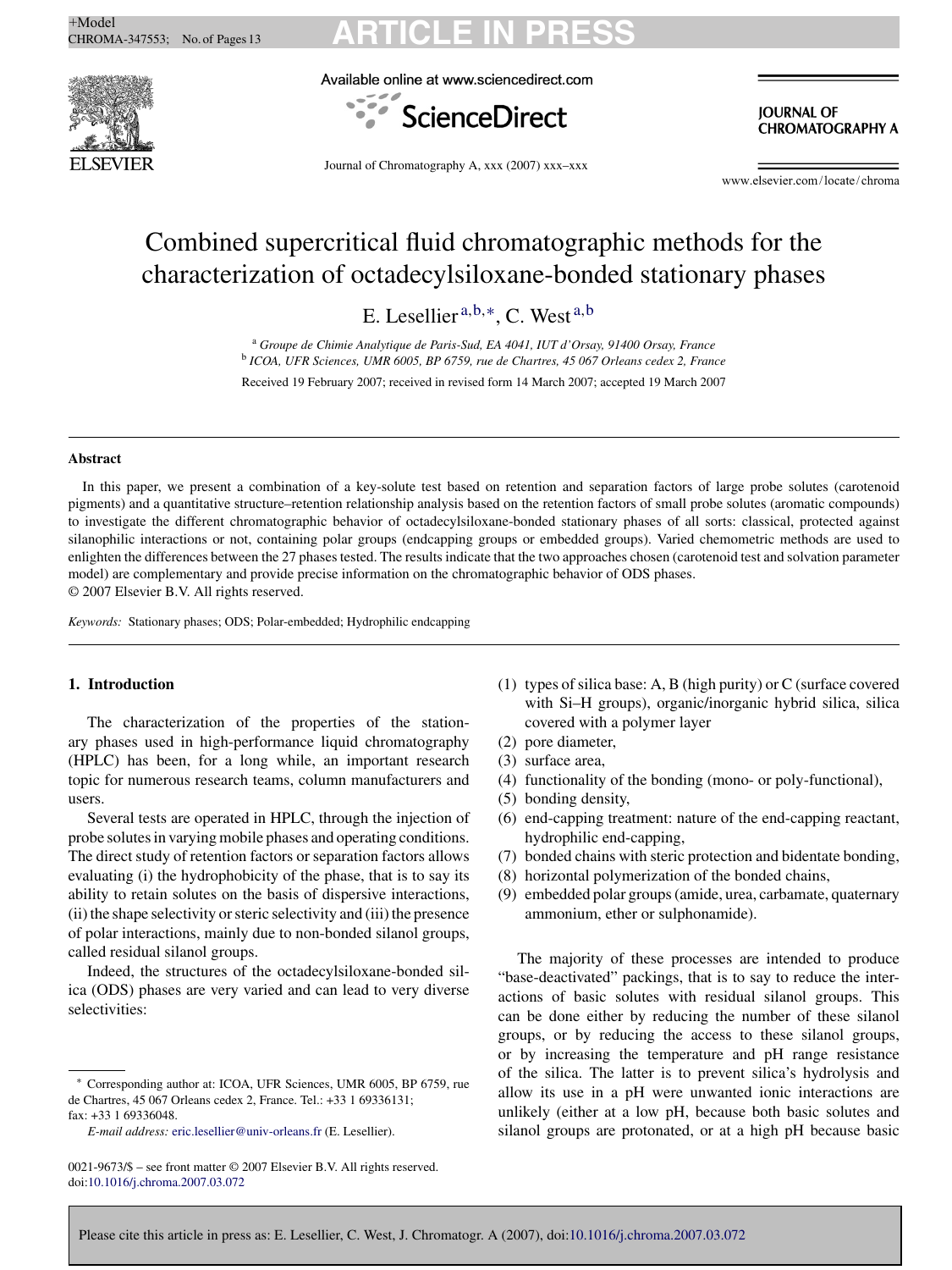solutes are not protonated and silanol groups are fully ionized).

The columns and their potentially very different selectivity require a classification in order to facilitate the selection of appropriate stationary phases for a given application. However, there is still no method that is generally accepted for this purpose.

The experimental results issued from chromatographic tests represent an impressive quantity, but the conclusions drawn from these results can be disappointing, either because the discrimination obtained is limited to large classes (C8/C18, classical/polar embedded phases), or because the presentation of the classification obtained is too complex. Moreover, the analytical conditions are often very different from one test to another. In particular, the pH and the proportion of organic solvent in the mobile phase can vary greatly, inducing little correlation between the factors supposedly evaluating the same properties [\[1,2\].](#page-11-0) In the same manner, the solutes chosen to evaluate a particular property are diverse and the conclusions can vary depending on the selected solutes.

Additionally, the different data treatment and modes of representation of the results can lead to different conclusions. In a previous paper, we have discussed numerical and graphical tools for the comparison of stationary phases and their relevance to the chromatographic reality [\[3\]. I](#page-11-0)n this paper, we had evidenced how the loss of information consecutive to improper data treatment and representations can induce misleading conclusions.

In contrast to the empirical testing procedures using arbitrary selected probes, quantitative structure–retention relationships (QSRRs) provide results that are independent of the solute set chosen, as long as the choice of solutes respects the requirements of diversity and independence of a good QSRR analysis. This approach allows describing the independent contribution of individual molecular interactions to the retention process. One of the most widely used QSRR is the so-called solvation parameter model, using Abraham's parameters [\[4,5\].](#page-11-0) Through this relationship, the retention of a compound can be related to specific interactions with the chromatographic system by the following equation:

$$
\log k = c + eE + sS + aA + bB + vV \tag{1}
$$

In Eq. (1), capital letters represent the solute descriptors, related to its particular interaction properties, while lower case letters represent the system constants, related to the complementary effect of the stationary and mobile phases on these interactions. *c* is the regression intercept, which is dominated by the phase ratio when the retention factor is used as the dependent variable. It also contains contributions from all sources of lack-of-fit of the model equation to the experimental retention data. *E* is the excess molar refraction (calculated from the refractive index of the molecule) and models polarizability contributions from *n* and  $\pi$  electrons; *S* is the solute dipolarity/polarizability; *A* and *B* are the solute overall hydrogen-bond acidity and basicity; *V* is the McGowan characteristic volume in units of cm<sup>3</sup> mol<sup>−1</sup>/100. The system constants (*e*, *s*, *a*, *b*, *v*), obtained through a multilinear regression of the retention data for a certain number of solutes with known descriptors (*E*, *S*,

*A*, *B*, *V*), reflect the magnitude of difference for that particular property between the stationary and mobile phases. Thus, if a particular coefficient is numerically large, then any solute having the complementary property will interact very strongly with either the mobile phase (if the coefficient is negative) or the stationary phase (if the coefficient is positive). Consequently, the coefficients also reflect the system's relative selectivity towards that particular molecular interaction.

This approach has been used to characterize alkylsiloxanebonded silica stationary phases in reversed-phase HPLC (RPLC) [\[6–12\],](#page-11-0) but, in this case, the presence of water in the mobile phase partly conceals the subtle differences between the stationary phases. As a matter of fact, whatever the stationary phase, ODS, porous graphitic carbon (PGC) [\[13\],](#page-12-0) fluorinated or cyano [\[14\],](#page-12-0) the major terms in the equation are always the same: a positive  $\nu$  coefficient, indicating a high cavity energy in the highly cohesive aqueous mobile phase, and a negative *b* coefficient due to the strongly acidic water.

Eq. (1) has also been used in sub- or supercritical fluid chromatography (SFC) [\[15–22\],](#page-12-0) on varied types of stationary phases. The results obtained allow a clear discrimination of all types of stationary phases, polar (bare silica, amino and cyano), non-polar (C4, C8 and different types of ODS), fluorinated (fluoroalkyl, fluorophenyl) or aromatic (PGC, propylphenyl, hexylphenyl, pyrenyl, etc). Indeed, when water is not present in the mobile phase, the slight differences between the stationary phases can be more thoroughly evaluated and Abraham's model is a powerful tool to achieve this task.

Besides, a test based on the analysis of carotenoid pigments was developed in SFC [\[23–25\].](#page-12-0) This test uses two separation factors and one retention factor of carotenoid pigments, measured in identical subcritical conditions  $(CO<sub>2</sub>–method, 85:15, 15)$ v/v), to compare the stationary phases.

Several types of structures are discriminated: polyfunctional phases (several C18 chains on one silanol group) with small pore diameter (100 Å), polyfunctional with large pore diameter  $(300 \text{ Å})$ , polymer-coated silica, and four groups of monofunctional phases (one C18 chain per silanol group) with high or low bonding density, and with high or low protection against silanophilic interactions. Inside each group of monofunctional phases, the hydrophobicity criterion allows a finer comparison of the chromatographic behavior [\[24\].](#page-12-0)

Polar-embedded ODS phases and phases with hydrophilic end-capping groups were also studied through this test [\[25\]. T](#page-12-0)he results agree well with the general knowledge that chromatographers have on these phases. These two types of phases sometimes have very close properties, but polar-endcapped phases are more retentive than the polar-embedded ones.

However, these phases were not clearly discriminated from classical monofunctional non-endcapped phases. Besides, some polar embedded groups can be discriminated (amide from carbamate, for instance) but some cannot (as sulphonamide from amide).

In this paper, the former classification (based on the carotenoid test) is completed and perfected by the use of the solvation parameter model and principal component analysis,

<span id="page-1-0"></span>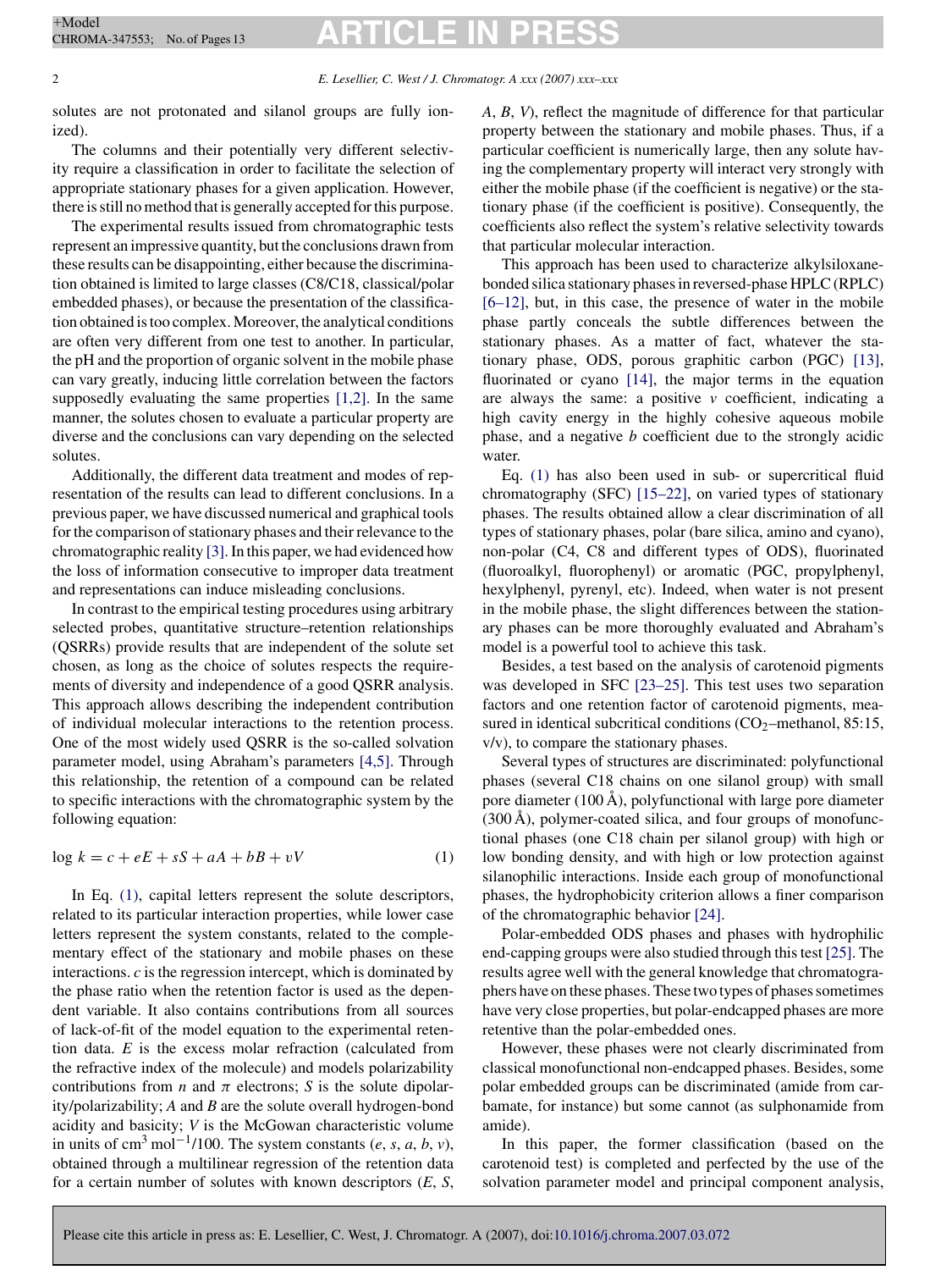<span id="page-2-0"></span>based on the retention of 29 test-solutes in a subcritical carbon dioxide-methanol mobile phase.

The purpose of this study is to clearly discriminate the "polar ODS" phases by a precise characterization of the interactions they establish with the solutes.

### **2. Experimental**

#### *2.1. Stationary phases*

All the stationary phases used in this study are commercially available and were kindly offered by the manufacturers. The names and known properties of the columns used are listed in Table 1. Unfortunately, not all manufacturers are willing to divulge the functionality, bonding technology and composition of their commercially available stationary phase column chemistries.

The columns were chosen for their representativeness of the possible treatments and bonding modes present in modern ODS phases.

### *2.2. Chemicals*

Solvent used was HPLC grade methanol (MeOH) provided by Carlo Erba (Milan, Italy). Carbon dioxide was provided by l'Air Liquide (Paris, France).

--Carotene isomers were obtained by iodine isomerization [\[26\].](#page-12-0)

| Table |  |  |
|-------|--|--|
|       |  |  |

|  |  | Stationary phases characterized is this study |  |  |  |
|--|--|-----------------------------------------------|--|--|--|
|--|--|-----------------------------------------------|--|--|--|

Twenty-nine aromatic compounds (see [Table 2\)](#page-3-0) were obtained from a range of suppliers. All the selected solutes are commercially available, not too expensive and stable enough to allow a long storage of their solutions. Solutions of these compounds were prepared in MeOH.

The solute descriptors used in the solvation parameter model were extracted from an in-house database established from several sources and are summarized in [Table 2.](#page-3-0) The series of test compounds has been selected by observing the requirements of a good QSRR analysis. A minimum of four compounds per descriptor is generally recommended. We chose to work with a small set of compounds, knowing that the precision of the results is lesser than when larger sets of solutes are used. However, the compounds were chosen so as to provide a uniform distribution of each descriptor within a wide enough space and absence of cross-correlation among the descriptors was checked, indicating that the descriptors are close to orthogonality. Only slight correlations were observed between the descriptors. *E* and *S* present a little correlation but this was not unexpected as both *E* and *S* reflect the polarizability characteristics of the solute and no aliphatic solutes are present to break the covariance. *S* and *B* are also slightly dependent because they are similarly influenced by the presence of heteroatoms, inducing both higher H-bond basicity character  $(B)$  and a greater heterogeneity of the charge repartition among the structure of the solute (*S*). Similarly, *A* and *B* are slightly dependent because an acidic function is necessarily associated to the presence of a heteroatom, leading to an increased basic character. However, the choice of solutes is acceptable as the correlation coefficient is always inferior

| Column                            | $\boldsymbol{n}$ | Manufacturer         | Type of bonding                                 |
|-----------------------------------|------------------|----------------------|-------------------------------------------------|
| Uptisphere NEC                    |                  | Interchim            | Non-endcapped                                   |
| Nucleosil 50 C18                  | 2                | Macherey-Nagel       | Non-endcapped                                   |
| Nucleosil 100 C18                 | 3                | Macherey-Nagel       | Non-endcapped                                   |
| <b>Platinum EPS</b>               |                  | Alltech-Grace        | Unknown, low coverage bonding                   |
| Aquasil C18                       |                  | Thermo Electron      | Hydrophilic endcapping                          |
| Prevail C18                       | 6                | Alltech-Grace        | Hydrophilic endcapping                          |
| Polaris C18-Ether                 |                  | Metachem-Varian      | Ether embedded                                  |
| Polaris C18-B                     | 8                | Metachem-Varian      | Unknown, possibly polar-embedded                |
| <b>Symmetry Shield</b>            | 9                | Waters               | Carbamate embedded                              |
| Suplex $pK_b$                     | 10               | Supelco-Sigma        | Urea embedded, non-endcapped                    |
| Supelcosil LC-ABZ                 | 11               | Supelco-Sigma        | Amide embedded, endcapped                       |
| Supelcosil ABZ <sup>+</sup> -Plus | 12               | Supelco-Sigma        | Amide embedded, endcapped                       |
| <b>Nucleosil Nautilus</b>         | 13               | Macherey-Nagel       | Unknown, possibly amide embedded                |
| Zorbax Bonus RP                   | 14               | Zorbax-Agilent       | Amide embedded, sterically protected, endcapped |
| Acclaim PA                        | 15               | Dionex               | Sulphonamide + ether embedded                   |
| Prevail amide                     | 16               | Alltech-Grace        | Amide embedded                                  |
| Stability BS C23                  | 17               | Cluzeau              | Ammonium embedded                               |
| Zorbax StableBond                 | 18               | Zorbax-Agilent       | Sterically protected chemistry, non-endcapped   |
| Zorbax Eclipse XDB                | 19               | Zorbax-Agilent       | Double endcapping                               |
| XTerra MS C18                     | 20               | Waters               | Hybrid inorganic/organic silica                 |
| Uptisphere ODB                    | 21               | Interchim            | Endcapped                                       |
| Chromolith C18 RPe                | 22               | Merck                | Monolith endcapped                              |
| Kromasil C18                      | 23               | Eka-Nobel            | Endcapped                                       |
| Zorbax Rx                         | 24               | Zorbax-Agilent       | Dimethyloctadecylsilane, non-endcapped          |
| Zorbax Extend                     | 25               | Zorbax-Agilent       | Bidentate silane and double endcapping          |
| Nucleosil AB                      | 26               | Macherey-Nagel       | Polyfunctional                                  |
| Gammabond                         | 27               | <b>ES</b> Industries | Polymer-coated alumina                          |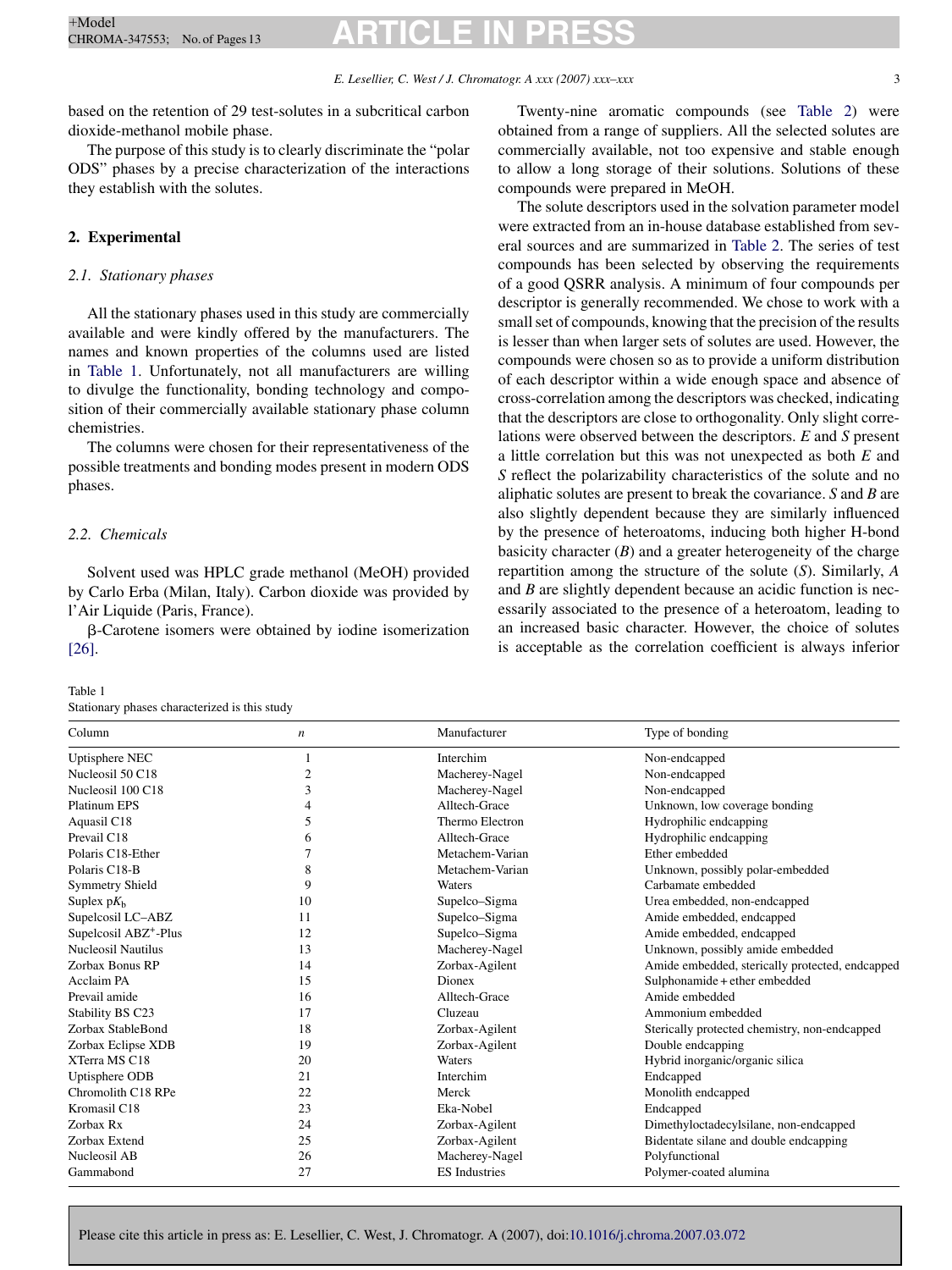#### <span id="page-3-0"></span>4 *E. Lesellier, C. West / J. Chromatogr. A xxx (2007) xxx–xxx*

Table 2 Chromatographic solutes and LSER descriptors

| n              | Composé                    | E     | $\boldsymbol{S}$ | A    | $\boldsymbol{B}$ | V      |
|----------------|----------------------------|-------|------------------|------|------------------|--------|
| $\mathbf{1}$   | Benzene                    | 0.610 | 0.52             | 0.00 | 0.14             | 0.7164 |
| $\mathfrak{2}$ | Toluene                    | 0.601 | 0.52             | 0.00 | 0.14             | 0.8573 |
| 3              | Ethylbenzene               | 0.613 | 0.51             | 0.00 | 0.15             | 0.9982 |
| 4              | Propylbenzene              | 0.604 | 0.50             | 0.00 | 0.15             | 1.1391 |
| 5              | Butylbenzene               | 0.600 | 0.51             | 0.00 | 0.15             | 1.2800 |
| 6              | Pentylbenzene              | 0.594 | 0.51             | 0.00 | 0.15             | 1.4209 |
| $\overline{7}$ | Allylbenzene               | 0.717 | 0.60             | 0.00 | 0.22             | 1.0961 |
| 8              | Anisole                    | 0.708 | 0.75             | 0.00 | 0.29             | 0.9160 |
| 9              | Methyl benzoate            | 0.733 | 0.85             | 0.00 | 0.48             | 1.0726 |
| 10             | Benzaldehyde               | 0.820 | 1.00             | 0.00 | 0.39             | 0.8730 |
| 11             | Acetophenone               | 0.818 | 1.01             | 0.00 | 0.48             | 1.0139 |
| 12             | Benzonitrile               | 0.742 | 1.11             | 0.00 | 0.33             | 0.8711 |
| 13             | Nitrobenzene               | 0.871 | 1.11             | 0.00 | 0.28             | 0.8906 |
| 14             | Chlorobenzene              | 0.718 | 0.65             | 0.00 | 0.07             | 0.8288 |
| 15             | Bromobenzene               | 0.882 | 0.73             | 0.00 | 0.09             | 0.8910 |
| 16             | Naphtalene                 | 1.340 | 0.92             | 0.00 | 0.20             | 1.0854 |
| 17             | Biphenyl                   | 1.360 | 0.99             | 0.00 | 0.26             | 1.3242 |
| 18             | 1-Phenylethanol            | 0.784 | 0.83             | 0.30 | 0.66             | 1.0570 |
| 19             | Benzyl alcohol             | 0.803 | 0.87             | 0.39 | 0.56             | 0.9160 |
| 20             | $o$ -Cresol                | 0.840 | 0.86             | 0.52 | 0.46             | 0.9160 |
| 21             | $m$ -Cresol                | 0.822 | 0.88             | 0.57 | 0.34             | 0.9160 |
| 22             | $p$ -Cresol                | 0.820 | 0.87             | 0.57 | 0.31             | 0.9160 |
| 23             | Phenol                     | 0.805 | 0.89             | 0.60 | 0.30             | 0.7751 |
| 24             | Resorcinol                 | 0.980 | 1.00             | 1.10 | 0.58             | 0.8340 |
| 25             | Phloroglucinol             | 1.355 | 1.12             | 1.40 | 0.82             | 0.8925 |
| 26             | Benzoic acid               | 0.730 | 0.90             | 0.59 | 0.40             | 0.9317 |
| 27             | Isophthalic acid           | 0.940 | 1.46             | 1.14 | 0.77             | 1.1470 |
| 28             | Aniline                    | 0.955 | 0.94             | 0.26 | 0.50             | 0.8162 |
| 29             | $N$ , $N$ -Dimethylaniline | 0.957 | 0.84             | 0.00 | 0.47             | 1.0980 |

*E*, excess molar refraction; *S*, dipolarity/polarizability; *A*, hydrogen bond acidity; *B*, hydrogen bond basicity; V, McGowan's characteristic volume.

to 0.70. We had previously characterized Kromasil C18 (column no.23) and Supelcosil  $ABZ^+$ -Plus (column no.12) with a larger set of solutes [\[20\];](#page-12-0) the results obtained with the larger set and the smaller set used here are not significantly different, at the 95% confidence level. Therefore, we consider this small set as perfectly valid and representative of the possible interactions occurring between the solutes and the chromatographic systems.

### *2.3. Chromatographic system and conditions*

The chromatographic system used was described elsewhere [\[18\]](#page-12-0) as well as the carotenoid test [\[23–25\].](#page-12-0)

The carotenoid test is performed using carbon dioxide with 15% (v/v) MeOH.

The 29 test-compounds were chromatographed using carbon dioxide with 10% (v/v) MeOH as the smaller probes require a little less eluting mobile phase for precise measurement of retention factors.

For both tests, total flow through the system was  $3.0 \text{ mL min}^{-1}$ . Since the purpose of the present study is to investigate the effect of the nature of the stationary phase, all experiments were performed at constant outlet pressure and temperature. Column temperature was maintained at 25 ◦C. Back pressure was maintained at 150 bar. Inlet pressure varied among the different stationary phases between 175 and 185 bar.

In these conditions, the fluid is in its subcritical state. However, we have to point out that, to the chromatographer, the supercritical or subcritical state of the fluid is generally of no importance as most users of SFC do actually work in subcritical conditions without being aware of it. Indeed, the properties of the fluid face a continuous transition between the two phases. Besides, we believe that this distinction does nothing but maintain the confusion about SFC. Thus, whatever the real state of matter, subcritical or supercritical, we would tend to favor the use of "supercritical" when dealing with this form of chromatography and will therefore only use this term in the following.

UV-visible detection was carried out at 440 nm for carotenoid pigments and 254 nm for aromatic compounds.

Chromatograms were recorded using the AZUR software from Datalys (Surzur, France).

#### *2.4. Data analysis*

The logarithms of retention factors *k* of members of the homologous series vary linearly with the number of methylene groups. Therefore, the methylene selectivity  $\alpha_{CH2}$  was obtained by calculating the slope of this relationship:

$$
\log k_n = n \times \log \alpha_{\text{CH2}} + \log \rho \tag{2}
$$

Where  $\log k_n$  is the retention factor of a benzene–alkane, *n* is the number of carbon atoms in the alkyl chain (varied from 2 to 5)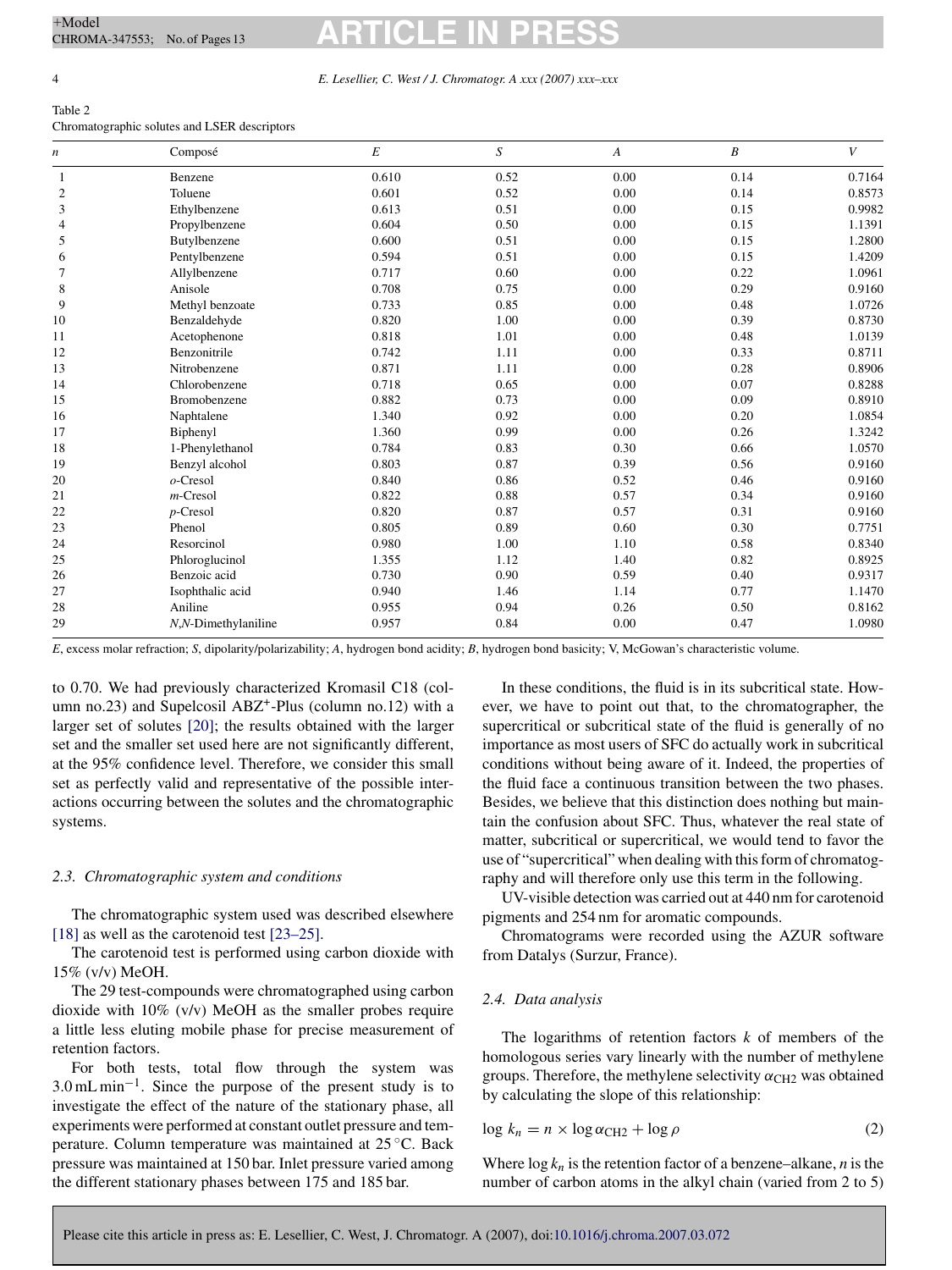#### *E. Lesellier, C. West / J. Chromatogr. A xxx (2007) xxx–xxx* 5

<span id="page-4-0"></span>

| Table 3     |
|-------------|
| LSER models |

| Column                            | $\boldsymbol{n}$ | $\boldsymbol{c}$ | $\epsilon$ | $\boldsymbol{S}$ | $\boldsymbol{a}$ | b        | $\upsilon$ | $\boldsymbol{n}$ | $R_{\text{adj}}^2$ | <b>SE</b> | F     |
|-----------------------------------|------------------|------------------|------------|------------------|------------------|----------|------------|------------------|--------------------|-----------|-------|
| <b>Uptisphere NEC</b>             | 1                | $-0.819$         | 0.598      | $-0.548$         |                  |          | 0.400      | 24               | 0.937              | 0.038     | 115.9 |
| Nucleosil 50 C18                  | $\mathfrak{2}$   | $-0.830$         | 0.551      | $-0.352$         |                  |          | 0.319      | 25               | 0.916              | 0.035     | 92.3  |
| Nucleosil 100 C18                 | 3                | $-0.882$         | 0.528      | $-0.396$         |                  |          | 0.320      | 25               | 0.945              | 0.028     | 137.8 |
| Platinum EPS                      | 4                | $-1.327$         | 0.351      |                  | 0.471            |          | 0.292      | 24               | 0.938              | 0.062     | 122.3 |
| Aquasil C18                       | 5                | $-0.944$         | 0.462      | $-0.190$         | 0.284            |          | 0.305      | 26               | 0.949              | 0.037     | 121.4 |
| Prevail C18                       | 6                | $-0.827$         | 0.536      | $-0.350$         | 0.203            |          | 0.317      | 26               | 0.913              | 0.042     | 69.5  |
| Polaris C18-Ether                 | 7                | $-1.112$         | 0.626      | $-0.504$         | 0.203            |          | 0.328      | 28               | 0.903              | 0.047     | 66.4  |
| Polaris C18-B                     | 8                | $-1.193$         | 0.451      | $-0.209$         | 0.346            | $-0.469$ | 0.448      | 27               | 0.920              | 0.039     | 60.5  |
| <b>Symmetry Shield</b>            | 9                | $-0.849$         | 0.606      | $-0.220$         | 0.718            | $-0.384$ | 0.179      | 27               | 0.979              | 0.041     | 248.1 |
| Suplex $pK_b$                     | 10               | $-1.096$         | 0.673      | $-0.293$         | 1.205            | $-0.370$ | 0.200      | 24               | 0.976              | 0.054     | 186.8 |
| Supelcosil LC-ABZ                 | 11               | $-1.187$         | 0.613      | $-0.199$         | 1.215            | $-0.261$ | 0.246      | 25               | 0.991              | 0.046     | 517.4 |
| Supelcosil ABZ <sup>+</sup> -Plus | 12               | $-1.219$         | 0.726      | $-0.305$         | 1.348            | $-0.326$ | 0.286      | 27               | 0.984              | 0.068     | 327.8 |
| <b>Nucleosil Nautilus</b>         | 13               | $-1.008$         | 0.433      |                  | 1.018            | $-0.373$ | 0.359      | 25               | 0.994              | 0.030     | 938.8 |
| Zorbax Bonus RP                   | 14               | $-1.106$         | 0.317      |                  | 0.867            | $-0.294$ | 0.334      | 26               | 0.968              | 0.055     | 200.4 |
| Acclaim PA                        | 15               | $-0.816$         | 0.542      |                  | 0.446            | $-0.461$ | 0.224      | 27               | 0.968              | 0.039     | 164.4 |
| Prevail amide                     | 16               | $-0.951$         | 0.440      |                  | 1.083            |          |            | 25               | 0.985              | 0.057     | 781.0 |
| Stability BS C23                  | 17               | $-1.245$         | 0.576      |                  | 1.702            |          |            | 23               | 0.965              | 0.100     | 322.5 |
| Zorbax StableBond                 | 18               | $-0.900$         | 0.488      | $-0.437$         | $-0.353$         | $-0.163$ | 0.406      | 25               | 0.964              | 0.036     | 131.3 |
| Zorbax Eclipse XDB                | 19               | $-1.015$         | 0.476      | $-0.347$         | $-0.237$         | $-0.367$ | 0.518      | 29               | 0.922              | 0.064     | 67.5  |
| XTerra MS C18                     | 20               | $-1.115$         | 0.358      | $-0.249$         | $-0.379$         | $-0.292$ | 0.467      | 29               | 0.932              | 0.065     | 77.4  |
| Uptisphere ODB                    | 21               | $-0.801$         | 0.559      | $-0.475$         | $-0.284$         | $-0.287$ | 0.426      | 25               | 0.976              | 0.031     | 193.7 |
| Chromolith C18 RPe                | 22               | $-1.197$         | 0.508      | $-0.411$         | $-0.367$         | $-0.348$ | 0.383      | 27               | 0.965              | 0.045     | 145.5 |
| Kromasil C18                      | 23               | $-0.888$         | 0.428      | $-0.307$         | $-0.469$         | $-0.414$ | 0.530      | 29               | 0.959              | 0.063     | 131.1 |
| Zorbax Rx                         | 24               | $-0.896$         | 0.578      | $-0.486$         | $-0.460$         | $-0.352$ | 0.377      | 27               | 0.980              | 0.040     | 250.5 |
| Zorbax Extend                     | 25               | $-0.895$         | 0.516      | $-0.420$         | $-0.493$         | $-0.453$ | 0.430      | 26               | 0.972              | 0.050     | 176.4 |
| Nucleosil AB                      | 26               | $-1.050$         | 0.591      | $-0.406$         | $-0.322$         | $-0.444$ | 0.420      | 27               | 0.932              | 0.071     | 71.8  |
| Gammabond                         | 27               | $-0.694$         | 0.717      | $-0.630$         | $-0.128$         | $-0.262$ | 0.314      | 27               | 0.938              | 0.047     | 79.7  |

*n* is the number of solutes considered in the regression,  $R_{\text{adj}}^2$  is the adjusted correlation coefficient, SE is the standard error in the estimate, *F* is the Fischer's statistic.

and  $\log \rho$  represents the specific interaction of the residue of the molecule isolated from the alkyl chain.

The LSER system constants for each chromatographic system were obtained by multiple linear regression analysis for the logarithms of the measured retention factors. Multiple linear regression analysis and statistical tests were performed using the program SuperANOVA (Abacus Concept). The quality of the fits was estimated using the adjusted determination coefficient  $(R<sup>2</sup><sub>adj</sub>)$ , standard error in the estimate (SE) and Fischer *F* statistic. Descriptors that were not statistically significant, with a confidence interval of 95%, were eliminated from the model: from the Fischer  $(F)$  test, the relationship between the parameters and the dependent variable is expressed in terms of a probability (*p*) with a confidence interval of 95%. Thus, *p* should be lower than 0.05 to retain the tested parameter in the final equation. The system constants and statistics are summarized in Table 3.

The fits were all of reasonable quality,  $R_{\text{adj}}^2$  ranging from 0.903 to 0.995, standard error of estimate varying from 0.027 to 0.100. We consider these results as reasonably good. Naturally, in addition to goodness of fit, the coefficients must make chemical sense. The coefficients have been examined and are consistent with the known behavior of the stationary phases under study.

A few outliers were eliminated from the set as their residuals were too high. In any case, we verified that the test compounds retained in the model always still provided a wide and uniform distribution on each descriptor space, so that no bias was introduced by the elimination of outliers. In all cases, sufficient

solutes were included in the model to give statistically meaningful model results. The number of solutes used in each model is provided in Table 3.

In most cases, the compounds needing to be excluded were of varied nature and no systematic trend was observed. However, for six columns (Uptisphere NEC no.1, Nucleosil 50 no.2, Nucleosil 100 no.3, Platinum EPS no.4, Aquasil no.5 and Prevail no.6), solutes no.28 (aniline) and 29 (*N*,*N*-dimethylaniline) had to be removed as they were extreme outliers and were largely more retained than what would be expected, based on the model calculations. These are the only *N*-containing bases in the solute set. Since oxygen-containing compounds of similar capacity for H-bond and dipole-type interactions (1-phenylethanol no.18 and benzyl alcohol no.19, for instance) are not influenced to the same extent, we presume that this additional retention results from a contribution to retention that is not considered by the model such as electrostatic interactions with residual silanol groups (in the non-end-capped phases) or other possibly ionized groups (in hydrophilic end-capped phases). Indeed, the solvation parameter model – in the form employed here – uses descriptors characteristic of the neutral form of the molecule. It is not expected to provide accurate predictions of chromatographic properties of solutes in a fully or partially ionized form. Different authors have suggested additional terms for ionizable solutes [\[27–32\]](#page-12-0) but these descriptors require knowledge of the pH and  $pK_a$  of the species, while the pH of the carbon dioxide–methanol mobile phase is unknown. However, some studies tend to indicate that it could be acidic [\[33–35\], p](#page-12-0)ossibly below 5, so aniline and *N*,*N*-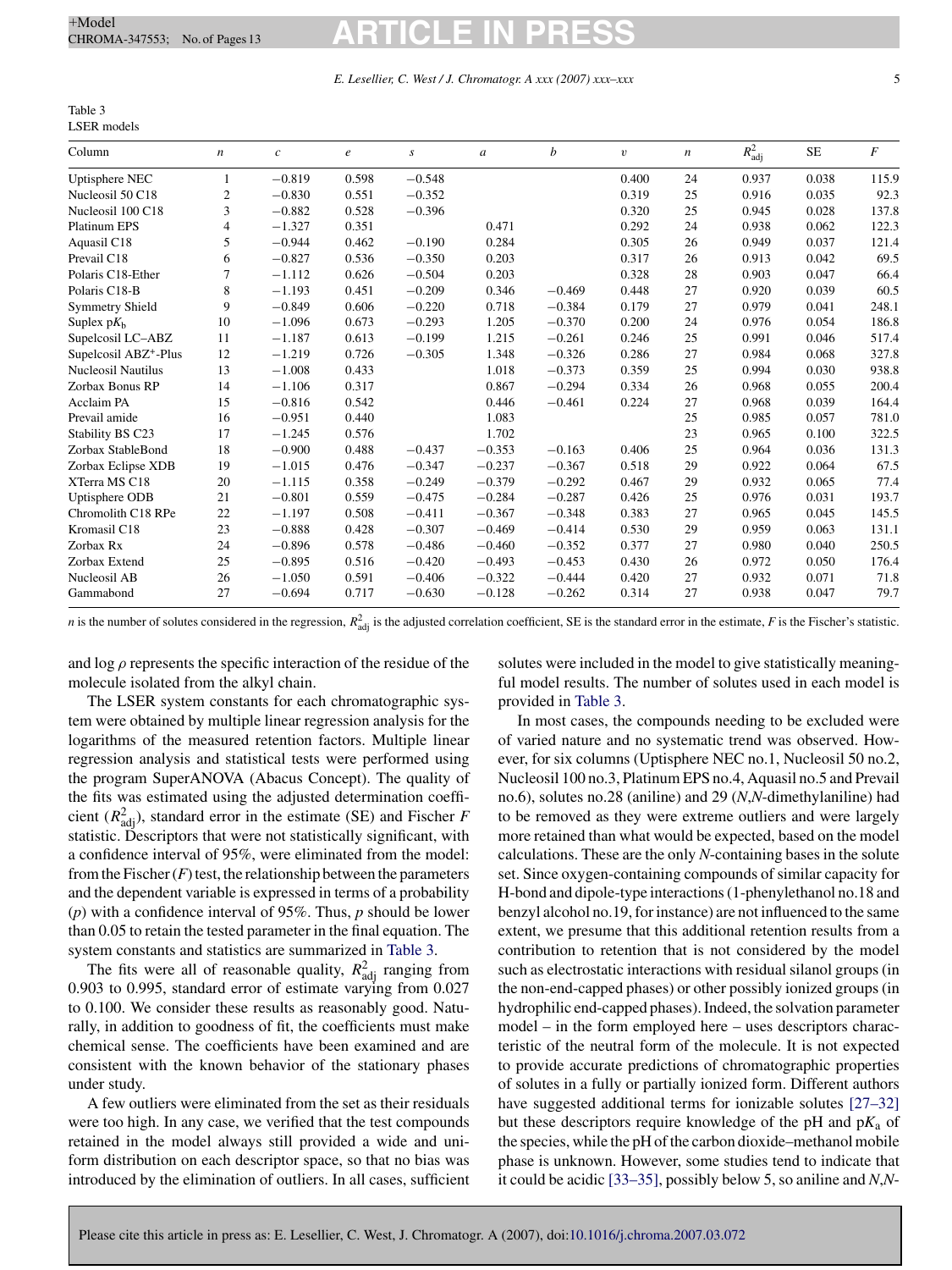#### <span id="page-5-0"></span>6 *E. Lesellier, C. West / J. Chromatogr. A xxx (2007) xxx–xxx*

dimethylaniline could be in their cationic (anilinium) form while the more acidic silanol groups could be in their anionic form. As no more precise information is available, we have to admit that electrostatic interactions occur but that we can so far not evaluate them.

In the same manner, for Stability BS C23 (no.17), benzoic acid (solute no.26) and isophthalic acid (no.27) had to be removed as they were extreme outliers. Electrostatic interactions must be assumed between the anionic forms of the acids and the quaternary ammonium embedded in the stationary phase. Besides, for this column, the results for the model fit are not as good as for the others (SE is the largest of all), indicating that the model may not be perfectly adapted to this phase.

In a previous paper [\[3\], t](#page-11-0)he applicability of the solvation vectors proposed by Ishihama and Asakawa [\[36\]](#page-12-0) to the comparison of chromatographic systems was evidenced. Here, we chose to apply the same method with the five criteria issued from the solvation parameter model and, later, to the eight criteria issued from both the solvation parameter model and the carotenoid test. For the data issued from the carotenoid test, the logarithms of the retention and separation factors for carotenoid pigments were used, in order to have comparable values with the solvation parameter model coefficients.

The angle between two solvation vectors  $(\omega)$  associated to two chromatographic systems can be calculated according to the following equation, based on the LSER coefficients of the two systems noted *i* and *j*:

$$
\cos \theta_{ij} = \frac{\vec{\omega}_i \times \vec{\omega}_j}{|\vec{\omega}_i| \times |\vec{\omega}_j|}
$$

Thus, when only the solvation parameter model coefficients are considered:

$$
\cos \theta_{ij} = \frac{e_i e_j + s_i s_j + a_i a_j + b_i b_j + v_i v_j}{\sqrt{e_i^2 + s_i^2 + a_i^2 + b_i^2 + v_i^2} \sqrt{e_j^2 + s_j^2 + a_j^2 + b_j^2 + v_j^2}}
$$
\n(3a)

And, when the solvation parameter model and the carotenoid tests are considered together:



Fig. 1. Classification based on the carotenoid test. The separation factor between all-trans- $\beta$ -carotene and zeaxanthin (silanophilic interaction) is plotted against the separation factor between the  $13\text{-}cis$  and *all-trans* isomers of  $\beta$ -carotene (steric selectivity). The size of the bubbles is related to the retention factor of *all*trans-β-carotene (hydrophobicity). Chromatographic conditions: CO<sub>2</sub>-MeOH 85:15 (v/v),  $3 \text{ mL min}^{-1}$ , outlet pressure 150 bar, temperature 25 °C. The numbers indicate the columns as numbered in [Table 1.](#page-2-0)

where TINV is the inverse of the Student's *t*-distribution for the specified degrees of freedom *N*, and SE is the average of the standard errors of the eight criteria.

In Eq. (4), when *J* is positive, the systems compared are found to be similar; in the opposite case, they are considered to be different.

Principal component analysis was performed with XLSTAT software (Microsoft Excel add-in for data analysis).

$$
\cos \theta_{ij} = \frac{e_i e_j + s_i s_j + a_i a_j + b_i b_j + v_i v_j + \beta_i \beta_j + \beta / z e a_i * \beta / z e a_j + c / t_i * c / t_j}{\sqrt{e_i^2 + s_i^2 + a_i^2 + b_i^2 + v_i^2 + \beta_i^2 + \beta / z e a_i^2 + c / t_i^2} \sqrt{e_j^2 + s_j^2 + a_j^2 + b_j^2 + v_j^2 + \beta / z e a_i^2 + c / t_i^2}}
$$
(3b)

where  $\beta$  is the logarithm of the retention factor of  $\beta$ -carotene;  $β$ /zea is the logarithm of the separation factor between  $β$ carotene and zeaxanthin; *c*/*t* is the logarithm of the retention factor between 13-*cis*- and *all-trans*-β-carotene.

Furthermore, the similarity between two chromatographic systems is evaluated through the calculation of the *J* similarity factor, determined through Eqs. (4)–(6):

$$
J = \cos \theta_{ij} - \cos (\theta_{di} + \theta_{dj})
$$
\n(4)

$$
\cos(\theta_{di} + \theta_{dj}) = \sqrt{\left(1 - \frac{D_i^2}{|\vec{\omega}_i|^2}\right)\left(1 - \frac{D_j^2}{|\vec{\omega}_j|^2}\right)} - \frac{D_i D_j}{|\vec{\omega}_i|\vec{\omega}_j|} \quad (5)
$$

$$
D = \text{TINV}(1 - 0.99, N) \times \text{SE}
$$
 (6)

### **3. Results and discussion**

### *3.1. Carotenoid test*

Fig. 1 represents a classification diagram based on the carotenoid test. The separation factor between *all-trans*- --carotene and *all-trans*-zeaxanthin is plotted against the separation factor between the 13-*cis* and the *all-trans* isomers of  $\beta$ -carotene. The size of the bubble is related to the retention factor of *all-trans*- $\beta$ -carotene.

As previously described [\[23–25\],](#page-12-0) a large value of the separation factor between all-trans- $\beta$ -carotene and zeaxanthin indicates a low accessibility to residual silanol groups. The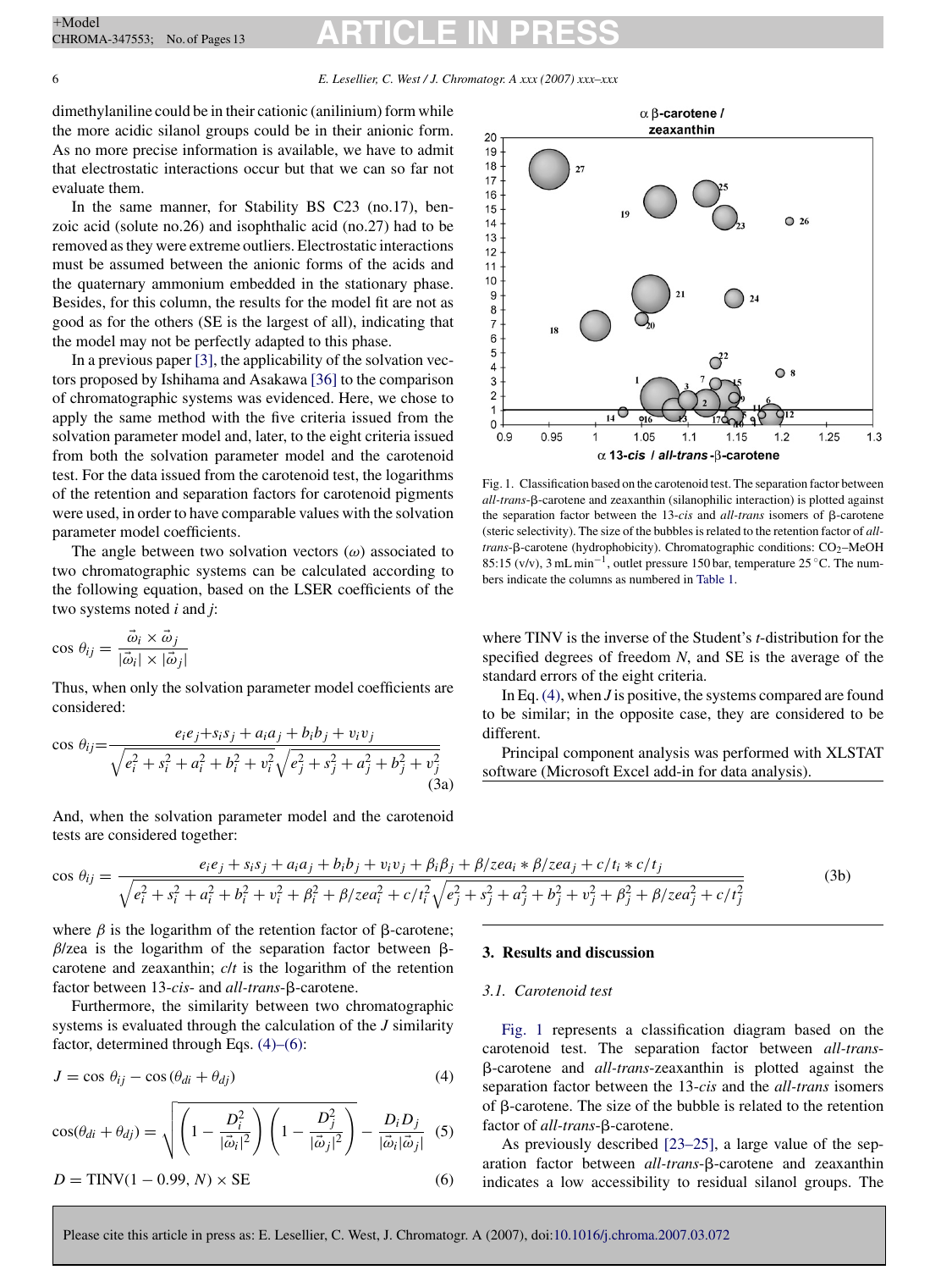comparison of the stationary phases being done with the same analytical conditions, the differences observed are only due to the differences in the solute–stationary phase interactions. Similarly to the caffeine–phenol separation [\[37\],](#page-12-0) or to amiltryptiline/acenaphtene [\[38–40\],](#page-12-0) the presence of residual silanol groups induces an increase in the retention of zeaxanthin that possesses two more hydroxyl groups, compared to  $\beta$ -carotene.

In [Fig. 1,](#page-5-0) Gammabond C18 (no.27), Zorbax Eclipse XDB (no.19), Kromasil C18 (no.23), Zorbax Extend (no.25) and Nucleosil AB (no.26) are all well protected against silanophilic interactions. These results show that different treatments and bonding modes can lead to a similar chromatographic behavior as, among these columns are a bonded–coated–polymer column (Gammabond C18), a bidentate bonding with a propylene bridge (Zorbax Extend), a polyfunctional phase with a post-silanization treatment (Nucleosil AB), and two endcapped phases (Kromasil C18 and Zorbax Eclipse XDB).

A little less protected but still providing low accessibility to residual silanol groups, are Zorbax SB (no.18), XTerra MS (no.20), Uptisphere ODB (no.21) and Zorbax Rx (no.24). There again, the bonding chemistry or the nature of the silica can be very different, as XTerra MS is a hybrid organic–inorganic silica, Zorbax SB is a sterically protected phase and Uptisphere ODB is end-capped.

A finer discrimination of these phases can be made if one considers the separation factor between the two major isomers of β-carotene, the 13-*cis* and the *all-trans*. Indeed, former studies have shown that the separation of these bent and linear isomers depends on the structure of the stationary phase. The *cis/trans* separation of  $\beta$ -carotene describes the steric or shape selectivity of the stationary phase. For monofunctional phases, it increases in function of the bonding density between 1 and 1.2, and reaches its maximal values for polyfunctional phases. Thus, columns 18–25 are all monofunctional with an increasing bonding density from left to right on [Fig. 1](#page-5-0) (or from Zorbax SB (no.18) to Zorbax Rx (no.24)). Nucleosil AB (no.26), with such a large value of the *cis/trans* separation factor, is a polyfunctional phase.

It can be noticed that the polymer-coated alumina phase (Gammabond C18, No.27) displays a *cis/trans* separation factor smaller than 1, indicating an inversion of the retention of the isomers, compared to the other phases.

Considering both separation factors on this diagram, it is possible to group the stationary phases having close properties. For instance: Kromasil C18 (no.23) and Zorbax Extend (no.25); or XTerra MS (no.20) and Uptisphere ODB (no.21). Moreover, as described in [Fig. 1](#page-5-0) through the bubble size, the hydrophobicity of Kromasil C18 and Zorbax Extend is close, while the XTerra MS is less retentive than Uptisphere ODB.

Based only on the accessibility to residual silanols evaluated by the separation of  $\beta$ -carotene and zeaxanthin, numerous phases would belong to the same group: non-endcapped phases Uptisphere NEC (no.1), Nucleosil 50 (no.2) and Nucleosil 100 (no.3); hydrophilic endcapped phases Aquasil (no.6), Prevail C18 (no.7); polar-embedded phases Polaris Ether (no.7), Symmetry Shield (no.9), Suplex pK<sub>b</sub> (no.10), Supelcosil LC-ABZ (no.11), Supelcosil ABZ<sup>+</sup>-Plus (no.12), Zorbax Bonus RP (no.14), Acclaim PA (no.15), Prevail amide (no.16) and Stability BS C23 (no.17); and "polar" phases, which exact nature is unknown to us: Platinum EPS (no.4), Polaris B (no.8) and Nucleosil Nautilus (no.13).

Judging by this observation, the phases having a "polar treatment", be it an embedded polar group or a polar endcapping group, seem to belong to the same group. In an aqueous mobile phase, these polar groups interact more or less with water. In the subcritical fluid used here, as would also be the case with a non aqueous liquid mobile phase, the polar groups are free to establish hydrogen bonds with zeaxanthin, inducing a large increase in the retention of this compound, that can even be more retained than  $\beta$ -carotene, thereby leading to a separation factor smaller than 1. In these analytical conditions, the behavior of these phases is similar to that of non-endcapped classical ODS phases.

The characterization through the carotenoid test thus leads to two possible confusions:

- (1) Based on a  $\beta$ -carotene/zeaxanthin separation factor inferior to 1, it is impossible to discriminate a hydrophilic endcapping (nos. 5 and 6) from the phases possessing an amide-embedded group (nos. 11, 12, 14 and 16), or the lowcoverage bonding of Platinum EPS (no.4), or the quaternary ammonium embedded of Stability BS C23 (no.17).
- (2) Based on a  $\beta$ -carotene/zeaxanthin separation factor superior to 1, it is not possible to distinguish the non-endcapped phases (nos. 1, 2 and 3) and some polar-embedded phases (nos. 7, 9 and 15).

Some additional discrimination can be done if one considers the hydrophobic character evaluated by the retention factor of all-trans-β-carotene. This is represented on [Fig. 1](#page-5-0) through the size of the bubbles. Thus, for instance, a hydrophilic endcapping group (columns No.5 and 6) can be discriminated from an amideembedded group (columns No.11, 12, 14 and 16) as the former is more hydrophobic than the latter, as reported elsewhere, since other authors have pointed out the low hydrophobicity of polarembedded phases [\[41,42\].](#page-12-0) However, the distinction between the non-endcapped phases and the polar-embedded ones is still unclear as the hydrophobic character of the non-endcapped phases vary greatly among the three columns tested.

Thus, we have chosen 29 test-compounds and measured their retention factors on all the columns. The chosen compounds reflect a wide variety of interactive capabilities but are also smaller molecules than the carotenoid pigments and thus, they might interact more closely with the polar groups, polar endcapping groups and residual silanol groups than the carotenoid pigments.

### *3.2.* κ*–*κ *plots*

First of all, the columns can be simply compared, based on the retention factors of the small probes, by plotting the retention factors measured on one column against the retention factors measured on a column chosen as a reference (so-called  $\kappa$ - $\kappa$ ) plots). Kromasil C18 (no.23) was chosen as reference column (high bonding density, low silanol accessibility, high hydropho-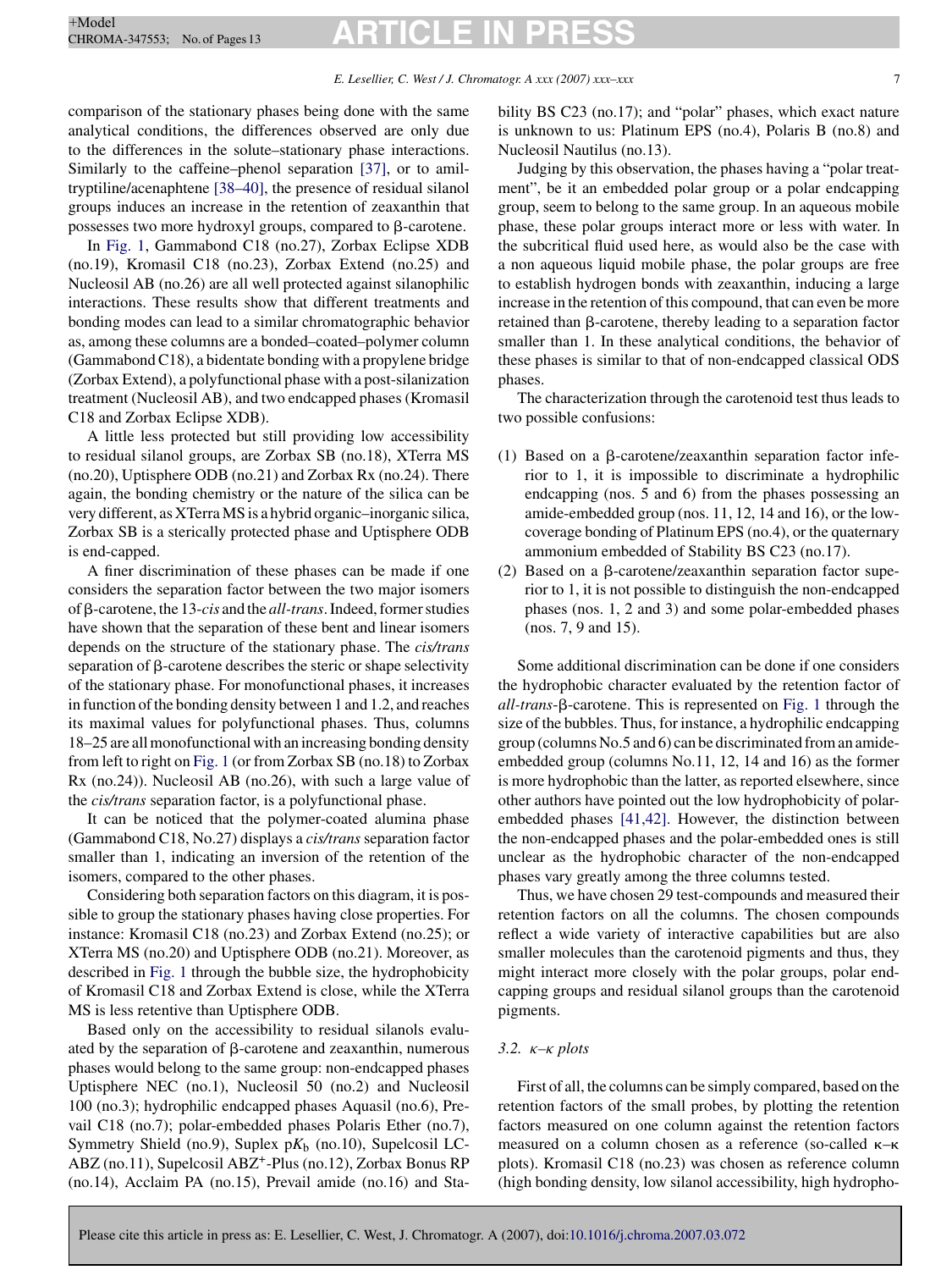<span id="page-7-0"></span>8 *E. Lesellier, C. West / J. Chromatogr. A xxx (2007) xxx–xxx*

bicity). When  $\kappa$ - $\kappa$  plots of the retention data measured on different columns in the same analytical conditions are linear with unit slope, the retention behaviors are called homoenergetic [\[43\]](#page-12-0) because of the similar physico-chemical interactions in the two chromatographic systems. Compounds not falling on a straight line indicate that the specific interactions are different.

Three general patterns can be observed.

In the first case (Fig. 2a), as is the case between Zorbax Rx (no.24) and Kromasil C18, the retention factors measured on the two columns are linearly correlated. Some slight dispersion can be noticed for acidic compounds (white diamonds), essentially due to very low retention of these solutes leading to less precise measurements. Aniline (white square) is also seen to be slightly more retained on Zorbax Rx, possibly due to interactions with residual silanol groups, as the carotenoid test indicated that Zorbax Rx is a little less protected against silanophilic interactions than Kromasil C18. Globally, Zorbax Rx and Kromasil C18 can be called homoenergetic. This is also the case with Zorbax SB (no.18), Zorbax Eclipse XDB (no.19), XTerra MS (no.20), Uptisphere ODB (no.21), Chromolith (no.22), Zorbax Extend (no.25) and Nucleosil AB (no.26).

In the second case (Fig. 2b), as is the case between Nucleosil 50 (no.2) and Kromasil C18 (no.23), two general trends can be noticed: non acidic and non basic compounds (black diamonds) are globally falling on a straight line, while acidic compounds (white diamonds) also fall on a straight line but with a different slope, as these solutes are more retained on Nucleosil 50 than on Kromasil C18. The *N*-containing basic solutes (white squares) do not fit in any of these regression lines, probably establishing some kind of electrostatic interactions, as explained in the experimental part. The columns are obviously not homoenergetic. This general pattern is also seen for Uptisphere NEC (no.1), Nucleosil 100 (no.3), Platinum EPS (no.4), Aquasil (no.5) and Prevail (no.6).

Finally, in the third case (Fig. 2c), as between Supelcosil ABZ+-Plus (no.12) and Kromasil C18, acidic solutes (white diamonds) and non acidic solutes (black diamonds) again follow different trends, but, in this case, the basic solutes (white squares) fit well in the regression lines: aniline behaves as an acidic solute while *N*,*N*-dimethylaniline behaves as a non-acidic solute. Thus, no particular electrostatic interactions occur, but the acidic solutes are a lot more retained on Supelcosil ABZ+- Plus than on Kromasil C18, thanks to its amide embedded group. This general pattern is also seen for Gammabond (no.27), Polaris Ether (no.7), Polaris B (no.8), Symmetry Shield (no.9), Suplex p*K*<sup>b</sup> (no.10), Supelcosil LC–ABZ (no.11), Nucleosil Nautilus (no.13), Zorbax Bonus RP (no.14), Acclaim PA (no.15), Prevail Amide (no.16) and Stability BS C23 (no.17). The latter also shows a deviation of benzoic acid and isophthalic acid, possibly due to electrostatic interactions (see the experimental part).

Judging by the nature of this phase, the position of Gammabond in this latter group is somewhat surprising but we have not found any satisfying explanation to these results.

Thus, three groups can be defined, based on the relative interactions with acidic and basic solutes: columns no.18–26 (classical endcapped and classical with varied protection modes against silanophilic interactions); no.1–6 (classical non-



Fig. 2. (a) Plot of log *k* on Zorbax Rx vs. log *k* on Kromasil C18. (b) Plot of log *k* on Nucleosil 50 vs. log *k* on Kromasil C18. (c) Plot of log *k* on Supelcosil ABZ+-Plus vs. log *k* on Kromasil C18. The solutes used are solutes 1–29 in [Table 2.](#page-3-0) White diamonds are acidic compounds (all compounds having A > 0, Nos. 18–27); white squares are *N*-containing basic solutes (Nos. 28–29); black diamonds are all other solutes (nos.1–17). Chromatographic conditions: CO<sub>2</sub>–MeOH 90:10 (v/v),  $3 \text{ mL min}^{-1}$ , outlet pressure 150 bar, temperature  $25^{\circ}$ C.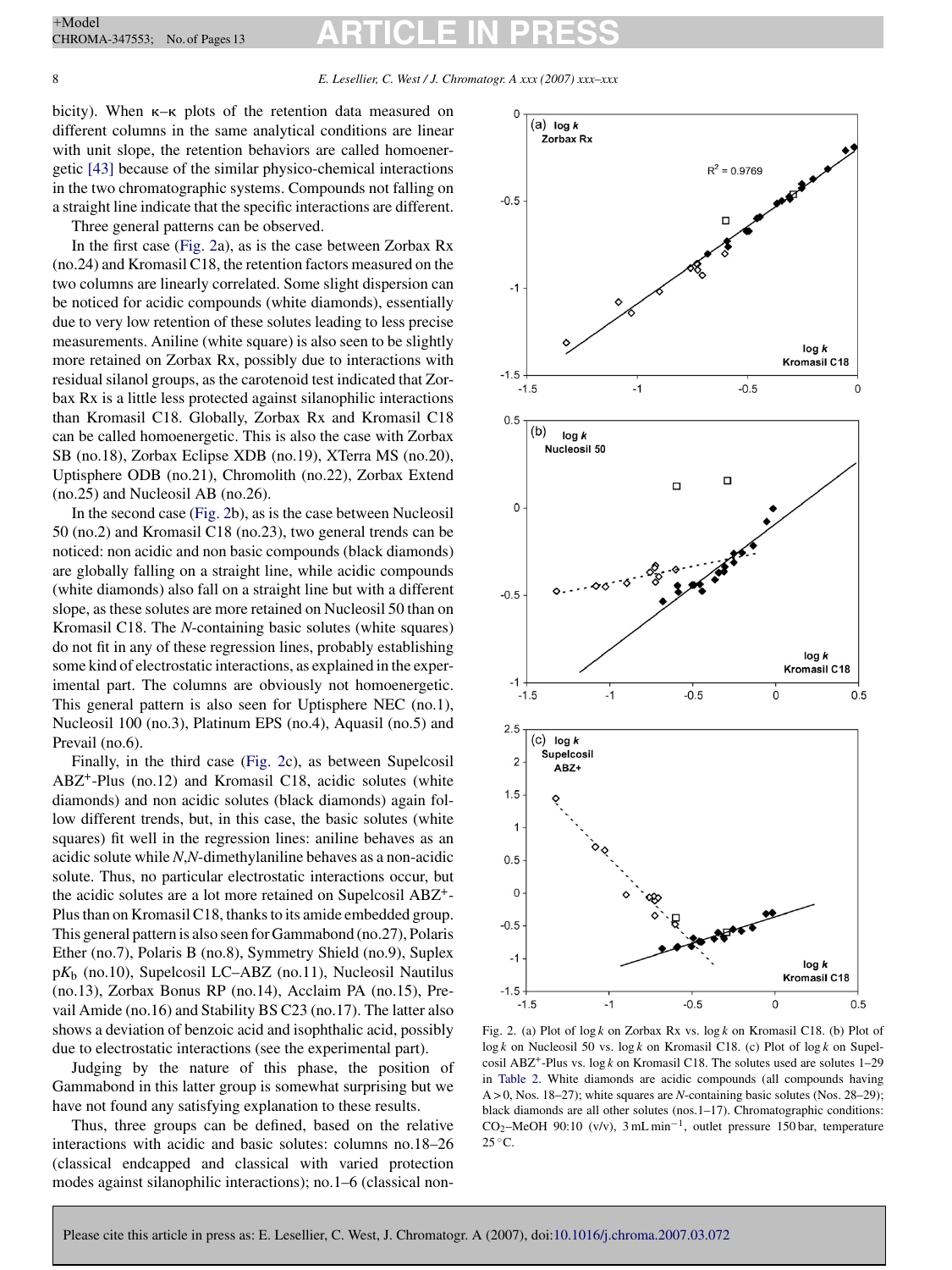*E. Lesellier, C. West / J. Chromatogr. A xxx (2007) xxx–xxx* 9



Fig. 3. Solvation parameter model coefficients compared for (a) classical ODS phases (b) ODS phases with hydrophilic endcapping and polar-embedded groups. Chromatographic conditions as in [Fig. 2.](#page-7-0)

endcapped and hydrophilic endcapping groups); and no.7–17 (polar-embedded phases), plus no.27 (polymer coated alumina).

#### *3.3. Solvation parameter model*

Then quantitative structure–retention relationships (QSRR) were established, according to Eq. [\(1\),](#page-1-0) between the retention factors of the 29 chosen probe solutes and their Abraham's descriptors  $E$ ,  $S$ ,  $A$ ,  $B$  and  $V$ , to determine the  $e$ ,  $s$ ,  $a$ ,  $b$  and  $v$  coefficients, indicating the strength of the interactions between the solutes and the stationary and mobile phases: charge transfer (*e*), dipole–dipole (*s*), hydrogen-bonding (*a* and *b*) and dispersion (v). The results are presented in [Table 3](#page-4-0) and Fig. 3.

Fig. 3a represents the values of the coefficients of the solvation parameter model for classical non-endcapped, endcapped and "protected" ODS phases. All columns display positive *e* and v coefficients, indicating that an increase in volume and in the polarisability of the solute induces an increase in retention on these phases. These terms are both related to dispersive interactions as an increase in volume and in polarizability both favor high dispersive interactions with the octadecyl chains.

Ten columns (Gammabond no.27, Nucleosil AB no. 26, Zorbax Extend no.25, Zorbax RX no.24, Kromasil no.23, Chromolith RP 18e no.22, Uptisphere ODB no.21, XTerra MS no.20, Eclipse XDB no.19 and Zorbax SB no.18) also display negative *s*, *a* and *b* coefficients, indicating that polar, acidic and basic solutes have greater interactions with the mobile phase than with the stationary phase thus are less retained on these stationary phases. However, Gammabond (no.27) seems to establish more interactions with acidic solutes than the other nine columns, as the negative *a* coefficient is larger (−0.128) on that column. This is consistent with previous observations based on the  $\kappa$ - $\kappa$  plots.

For the non-endcapped columns Uptisphere NEC (no.1), Nucleosil 50 (no.2) and Nucleosil 100 (no.3), the *a* and *b* coefficients were found statistically not significant, indicating stronger interactions with acidic and basic solutes on these phases than on the previous ones. This clearly differentiates these phases from the endcapped and "protected" ones and corresponds to the classification based on the carotenoid test.

Fig. 3b displays the results obtained for phases possessing hydrophilic end-capping groups and polar embedded groups. The comparison of the histograms shows that none of these phases displays a similar behavior to that of classical endcapped and non-endcapped phases of Fig. 3a. It appears that the solvation parameter model allows a clear discrimination of polar embedded, end-capped phases and non end-capped C18 ones, while the carotenoid test was inefficient.

Contrary to the first group of columns (Fig. 3a), all these phases exhibit a positive *a* coefficient, indicating that all the "polar" treatments lead to increased retention – of varied magnitude – for acidic solutes. All phases from columns no. 9–17 possessing a nitrogen atom in their bonded chain (carbamate-, urea-, amide-, sulphonamide- and quaternary ammoniumembedded groups) display particularly strong interactions with acidic solutes (large *a* coefficients). The increased retention of acidic solutes on polar-embedded and polar-endcapped phases had already been mentioned by other authors [\[41,42,44\]. S](#page-12-0)ome of them [\[41\]](#page-12-0) postulated that the enhanced retention of H-bond donors may be attributed to interaction of the solute with the highly polarized carbonyl oxygen of the polar embedded amide, urea, carbamate and sulphonamide groups. In comparison, the ether-based polar-embedded phase (Polaris Ether, no.7) does not exhibit such selectivity. Stability BS C23 (no.17), with its quaternary ammonium-embedded group, is the most basic of all phases studied here (*a* is equal to 1.702).

Judging by the size and magnitude of the coefficients, different groups can be defined (Fig. 3b):

- (1) Platinum EPS (no.4) is different from all other columns.
- (2) Aquasil (no.5), Prevail (no.6) and Polaris Ether (no.7) seem similar, if we except the fact that the latter does apparently not establish electrostatic interactions with possibly ionized basic solutes as the former two do (see experimental part).
- (3) Polaris B (no.8) seems to be intermediate between hydrophilic end-capped and polar-embedded phases.
- (4) Polar-embedded columns from no. 9 to 14 display a large basic character (large value of the *a* coefficient). This is due to the presence of a basic polar group embedded in the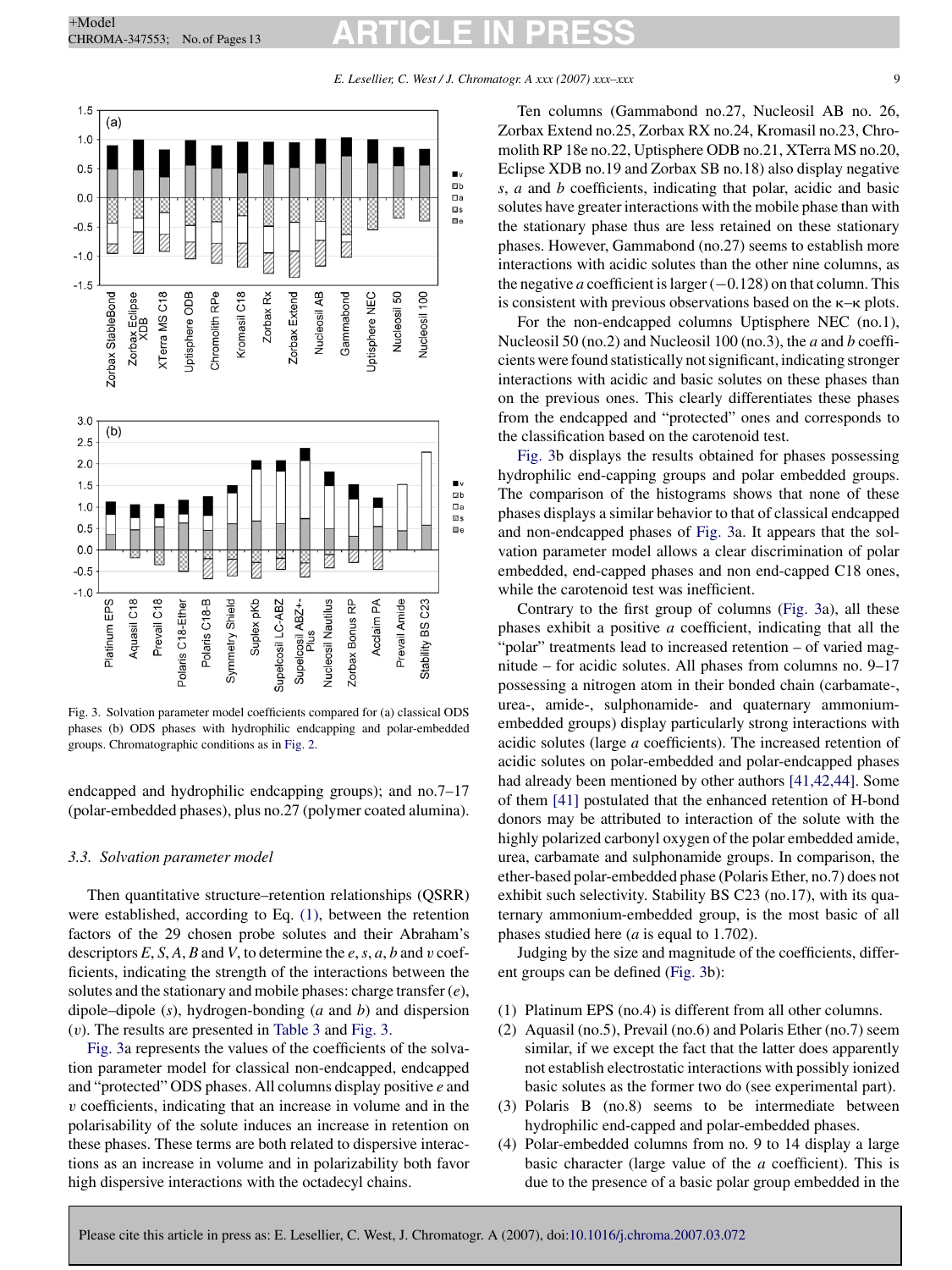<span id="page-9-0"></span>10 *E. Lesellier, C. West / J. Chromatogr. A xxx (2007) xxx–xxx*



Fig. 4. "Spider" diagram for a five-dimensional representation of stationary phases evaluated with the solvation parameter model (Eq.[\(1\)\).](#page-1-0) Chromatographic conditions as in [Fig. 2. C](#page-7-0)olumns are numbered according to [Table 1.](#page-2-0)

alkyl chain. The carbamate group of Symmetry Shield (no.9) seems a little less basic than the urea and amide groups of the other columns, since the *a* coefficient is a little smaller for that column.

- (5) Acclaim PA (no.15), possessing a sulphonamide-embedded group is a little less basic than the preceding phases.
- (6) Prevail Amide and Stability BS C23 seems similar. These are the only columns where the volume of the solute, *i.e.* the dispersive interactions, has no influence on retention.

As it is still complicated to compare so many columns based on five interaction terms, the results were plotted on a "spider" diagram (Fig. 4), providing a representation in the fivedimensional space [\[3\].](#page-11-0) On this diagram, columns located in the same area display close selectivity. Furthermore, the groups evidenced on this figure are based on the calculation of the *J* factor, based on Eqs. [\(4\)–\(6\).](#page-5-0) Thus, all columns circled are considered to be similar at the 99% confidence level.

Thus, based on the solvation parameter model, five groups can be established, along with four columns not belonging to any group:

- (1) the classical, endcapped or protected ODS are grouped together (nos.18–26).
- (2) The classical non-endcapped columns are grouped together  $(columns no.1–3).$
- (3) The phases with a hydrophilic end-capping (Aquasil no.5 and Prevail no.6) and the only polar-embedded phase that does not contain any nitrogen atom (Polaris Ether no.7) are grouped together. Additionally, polar-end-capped columns more closely resemble type-B classical columns than polarembedded columns, a fact that was also mentioned by other authors [\[42\].](#page-12-0)
- (4) Apart from Prevail Amide (no.16), that is surprisingly different from them, all amide-embedded phases are grouped together (Nos.11, 12 and 14) along, with the carbamateembedded phase (no.9), the urea-embedded phase (no.10) and with Nucleosil Nautilus (no.13), which exact identity is unknown to us.
- (5) Prevail Amide (no.16) and Stability BS C23 (no.17) are grouped together. This is quite surprising as Prevail Amide is not known to have any ammonium group in its bonding structure.

Gammabond (no.27), Polaris B (no.8), Platinum EPS (no.4) and Acclaim PA (no.15) are unique and do not belong to any group. Among these phases, Gammabond is known to be prepared on alumina and coated by a polymer while all other phases are prepared on silica, which could explain its difference. The exact nature of Polaris B and Platinum EPS is unknown to us but the former is possibly some sort of polar-embedded phase (probably not *N*-containing), while the latter is simply known to have an intentionally low bonding density (about 5% carbon content). Other authors already reported that the structure of Polaris phases lead to unusual behaviors [\[41\]. A](#page-12-0)cclaim PA is the only column to have a sulphonamide-embedded group.

Thus, the different bonding chemistries of the polarembedded phases are well discriminated by the solvation parameter model used in subcritical fluid conditions, and only carbamate and urea are not clearly discriminated from amide groups.

### *3.4. Combination of the large and small probes*

### *3.4.1. Principal component analysis*

The two different testing procedures presented here (carotenoid test and solvation parameter model) are seen to provide somewhat different results. To get a global comparison of all columns tested here, the results issued from both tests were combined. First of all, a principal component analysis (PCA) was performed on the retention and separation factors of the carotenoid probes, together with the coefficients issued from the solvation parameter model. As the solvation parameter coefficients are related to the logarithm of the retention factors, the results of the carotenoid test were also converted to their logarithmic form.

In PCA, the number of variables (in this case, the eight column parameters, three issued from the carotenoid test and five from the solvation parameter model) is reduced onto a smaller number of new variables called principal components (PC). The score plots representing the projection of the objects (in this case, the columns) onto the PCs allows a graphical estimation of similarities between the objects, while the loading plot representing the contribution of the original variables (in this case, the column parameters) to the principal components allows to see which variables are the most important and if any of them are correlated.

The first four principal components explain less than 90% of the variance, with PC1 and PC2 together explaining 61% of the variance, PC3 and PC4 explaining 27% of the variance. Conse-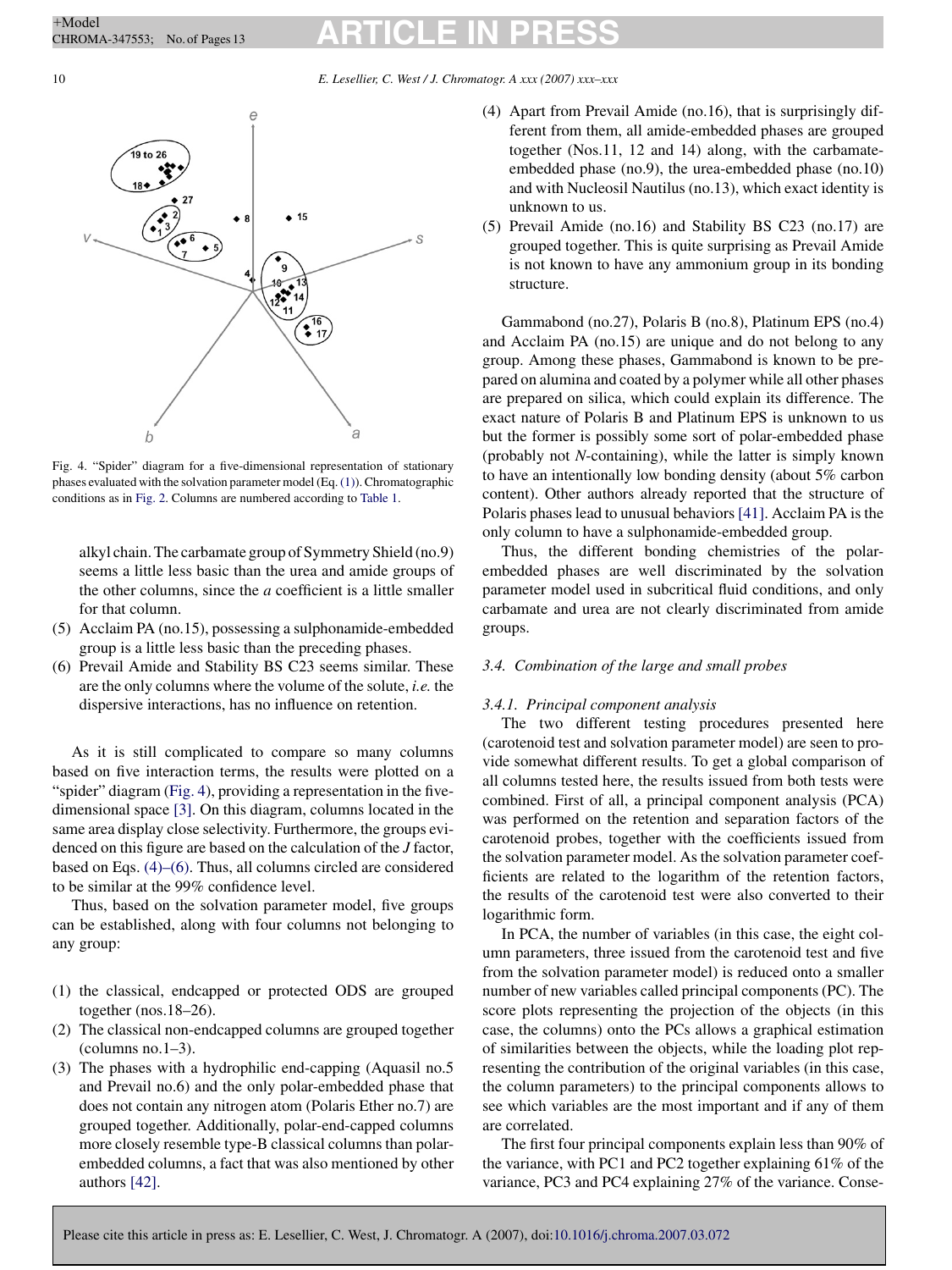*E. Lesellier, C. West / J. Chromatogr. A xxx (2007) xxx–xxx* 11



Fig. 5. Loading plots of (a) PC1–PC2 and (b) PC3–PC4 obtained for a principal component analysis based on the three separation and retention factors of the carotenoid test and the five coefficients issued from the solvation parameter model analysis, for the 27 columns characterized.

quently, no clear trends can be drawn from the score plots as the information is parted in two. However, the loading plots (Fig. 5) are interesting because they indicate that the three criteria of the carotenoid test and the five criteria of the solvation parameter model are not correlated. Indeed, all the factors that seem to be correlated on the PC1–PC2 plane (Fig. 5a), standing for 61% of the variance, are not correlated on the PC3–PC4 plane (Fig. 5b), standing for 27% of the variance.

For instance, if the separation factor between the 13-*cis* and all-trans isomers of β-carotene seems to be correlated to the *e* and *b* coefficients on PC1–PC2, it is not at all the case on PC3–PC4. This is not surprising since the shape recognition evaluated by the separation factor between 13-*cis*- and *all-trans*- --carotene is largely related to a geometrical factor, independent



Fig. 6. Plot of the methylene selectivity (based on the retention factors of alkylbenzenes from C2 to C5) *vs.* the v coefficient of the solvation parameter model. Chromatographic conditions as in [Fig. 2.](#page-7-0)

of any differences in the physico-chemical properties of the solutes evaluated by the solvation parameter model. Thus, shape recognition cannot be evaluated by the small probes as it was evaluated by the carotenoid probes.

Besides, the retention factor of the *all-trans*- $\beta$ -carotene, evaluating the hydrophobic character of the stationary phase, is not correlated to the v coefficient, associated to dispersive interactions: the correlation coefficient between them is only 0.29. This is not surprising as the hydrophobicity evaluated by the carotenoid probe is determined by surface area, carbon load, ligand chain length, bonding chemistry and end-capping treat-ments [\[2\], w](#page-11-0)hile in the solvation parameter model, the coefficient mainly related to surface area is the regression intercept  $c$ , which we have not discussed of as it may also contain all information not included in the model coefficients. Indeed, the regression intercept  $c$  and the retention factor of the  $all-trans- $\beta$ -carotene$ show some degree of correlation ( $R^2$  = 0.62). The v coefficient, on the other hand, is mostly related to methylene selectivity, as can be seen on Fig. 6. However, methylene selectivity is known to be inappropriate to estimate the hydrophobicity of a stationary phase [\[24\].](#page-12-0) Thus, there is no reason why the retention of  $all-trans$ - $\beta$ -carotene and the *v* coefficient should be related and they really provide complementary information.

Finally, although it is not obvious on the loading plots, the logarithm of the separation factor between *all-trans*- $\beta$ -carotene and zeaxanthin is inversely correlated to the *a* coefficient. Indeed, when they are plotted one against the other, there is a linear trend between these two factors  $(R^2 = 0.690)$ , with a negative slope: the stationary phases displaying a negative *a* coefficient, therefore establishing only small interactions with acidic solutes, also show large values of the *all-trans*-β-carotene/zeaxanthin separation factor, while the phases displaying a positive value of the *a* coefficient, therefore strong interactions with acidic solutes, have only small values of the *all-trans*- $\beta$ -carotene/zeaxanthin separation factor. Thus, in the interaction established between zeaxanthin and the stationary phase, zeaxanthin mostly behaves as a hydrogen-donating solute.

Please cite this article in press as: E. Lesellier, C. West, J. Chromatogr. A (2007), doi[:10.1016/j.chroma.2007.03.072](dx.doi.org/10.1016/j.chroma.2007.03.072)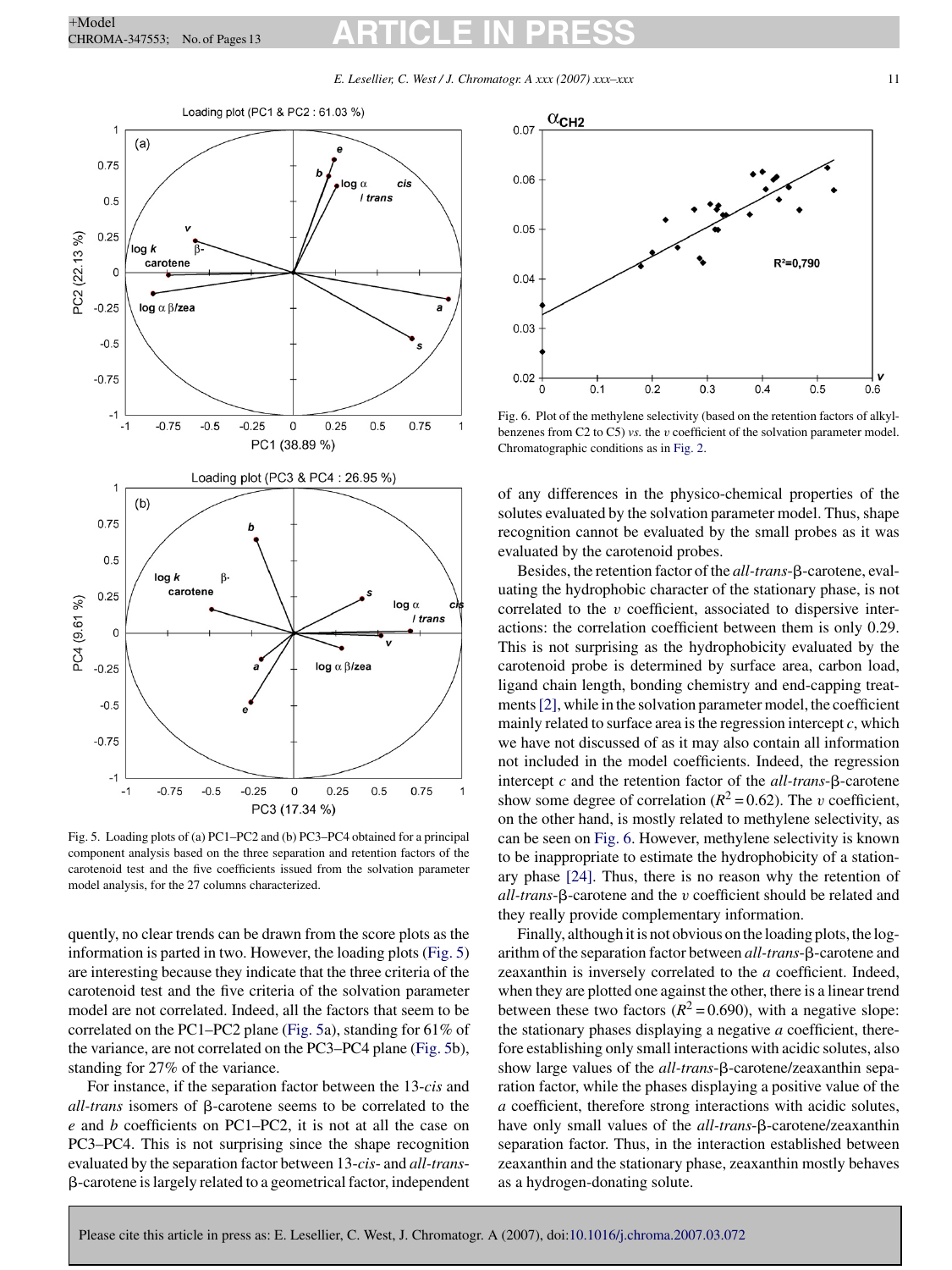<span id="page-11-0"></span>12 *E. Lesellier, C. West / J. Chromatogr. A xxx (2007) xxx–xxx*



Fig. 7. "Spider" diagram for a eight-dimensional representation of stationary phases evaluated with both the solvation parameter model (Eq. [\(1\)\)](#page-1-0) and the carotenoid test. Chromatographic conditions as in [Figs. 1 and 2.](#page-5-0) Columns are numbered according to [Table 1.](#page-2-0)

A better correlation can be found if one also considers the *b* coefficient, judging that zeaxanthin can also behave as a hydrogen-bond accepting solute. Indeed, a multiple linear regression of the logarithm of the *all-trans*- $\beta$ carotene/zeaxanthin separation factor on the *a* and *b* coefficients leads to a good correlation ( $R^2$  = 0.887), with the two coefficients (*a* and *b*) both negatively and significantly contributing to the dependent variable (log  $\alpha_{all-trans-}$ ß-carotene/zeaxanthin).

This would tend to indicate that, to estimate hydrogen bond interactions, the results based on solutes with very different sizes can be well correlated. This is particularly interesting as there is a major concern that column characteristics obtained from small molecules do not necessarily provide the required information for a proper selection of columns for the separation of larger molecules, while the results presented here would tend to show the contrary.

Besides, this also indicates that seven factors could be enough for a classification of the columns as the *all-trans*- $\beta$ carotene/zeaxanthin separation factor can be advantageously replaced by the *a* and *b* coefficients.

However, judging by the complexity of the problem, the eight factors are all necessary and cannot be reduced down to two dimensions. Thus, some other way of combining the data is required to get a clear global view of the column classification.

### *3.4.2. Comparison based on the solvation vectors*

The  $\theta_{ij}$  angles existing between the solvation vectors associ-ated to all the stationary phases characterized above through the use of both the solvation parameter model and the carotenoid test were calculated according to Eq. [\(3b\). T](#page-5-0)hen the *J* similarity factor was calculated according to Eqs. [\(4\)–\(6\).](#page-5-0) Thus, the couples of stationary phases that were judged to be similar at the 99% confidence level are represented on Fig. 7. This last figure is constructed using the same principles as [Fig. 4, b](#page-9-0)ut considering

the eight criteria. The axes were placed in such a manner that the most correlated factors are positioned close to each other.

The addition of three more criteria, compared to [Fig. 4,](#page-9-0) produces a finer classification.

Columns 9–14 that were all in the same group on [Fig. 4](#page-9-0) are now separated in four groups: Symmetry Shield (no.9), the only carbamate-embedded phase is separated from the amideembedded phases, the urea-embedded Suplex  $pK_b$  (no.10) is also separated from the others, while Supelcosil LC–ABZ and Supelcosil ABZ+Plus on the one hand (nos.11 and 12), Nucleosil Nautilus and Zorbax Bonus RP (nos.13 and 14) on the other hand remain grouped together.

Besides, Polaris C18-Ether (no.7) is now clearly separated from the hydrophilic-end-capped phases (nos.5 and 6).

Gammabond (no.27), although displaying a small angle with all classical columns, is judged different from them according to the calculation of the *J* factor.

### **4. Conclusion**

The characterization of ODS phases with the solvation parameter model offers a fine complement to the results obtained with the carotenoid test, particularly for the discrimination of polar-embedded phases from non-end-capped ODS phases. Moreover, this approach allows a finer discrimination of polarembedded phases, depending on the nature of the embedded polar group, and of certain unspecified phases.

A classification of the phases according to an increasing basic character (*a* coefficient) would be the following: end-capped classical ODS phases < non-end-capped classical ODS phases < hydrophilic end-capping groups < etherembedded phases < carbamate-embedded phases < amide- and urea-embedded phases < ammonium-embedded phases.

The data treatments and presentation of the results based on a 5- or 8-axes spider diagram allows the visualization of all phases on a unique figure, and an easy comparison. Moreover, the similarities are defined on the basis of an objective calculated factor (*J*).

Correlations have been found between the methylene selectivity and the  $v$  coefficient and between the  $\beta$ -carotene/ zeaxanthin separation factor and the *a* and *b* coefficients.

### **Acknowledgment**

We wish to thank the manufacturers who kindly provided the stationary phases for this study.

### **References**

- [1] U.D. Neue, K. Van Tran, P. Iraneta, B.A. Alden, J. Sep. Sci. 26 (2003) 174.
- [2] H.A. Claessens, M.A. Van Straten, C.A. Cramers, M. Jezierska, B. Budszevski, J. Chromatogr. A 826 (1998) 135.
- [3] C. West, E. Lesellier, J. Chromatogr. A 1110 (2006) 191.
- [4] M.H. Abraham, A. Ibrahim, A.M. Zissimos, J. Chromatogr. A 1037 (2004) 29.
- [5] C.F. Poole, S.K. Poole, J. Chromatogr. A 965 (2002) 263.
- [6] L.C. Tan, P.W. Carr, M.H. Abraham, J. Chromatogr. A 752 (1996) 1.
- [7] L.C. Tan, P.W. Carr, M.H. Abraham, J. Chromatogr. A 799 (1998) 1.